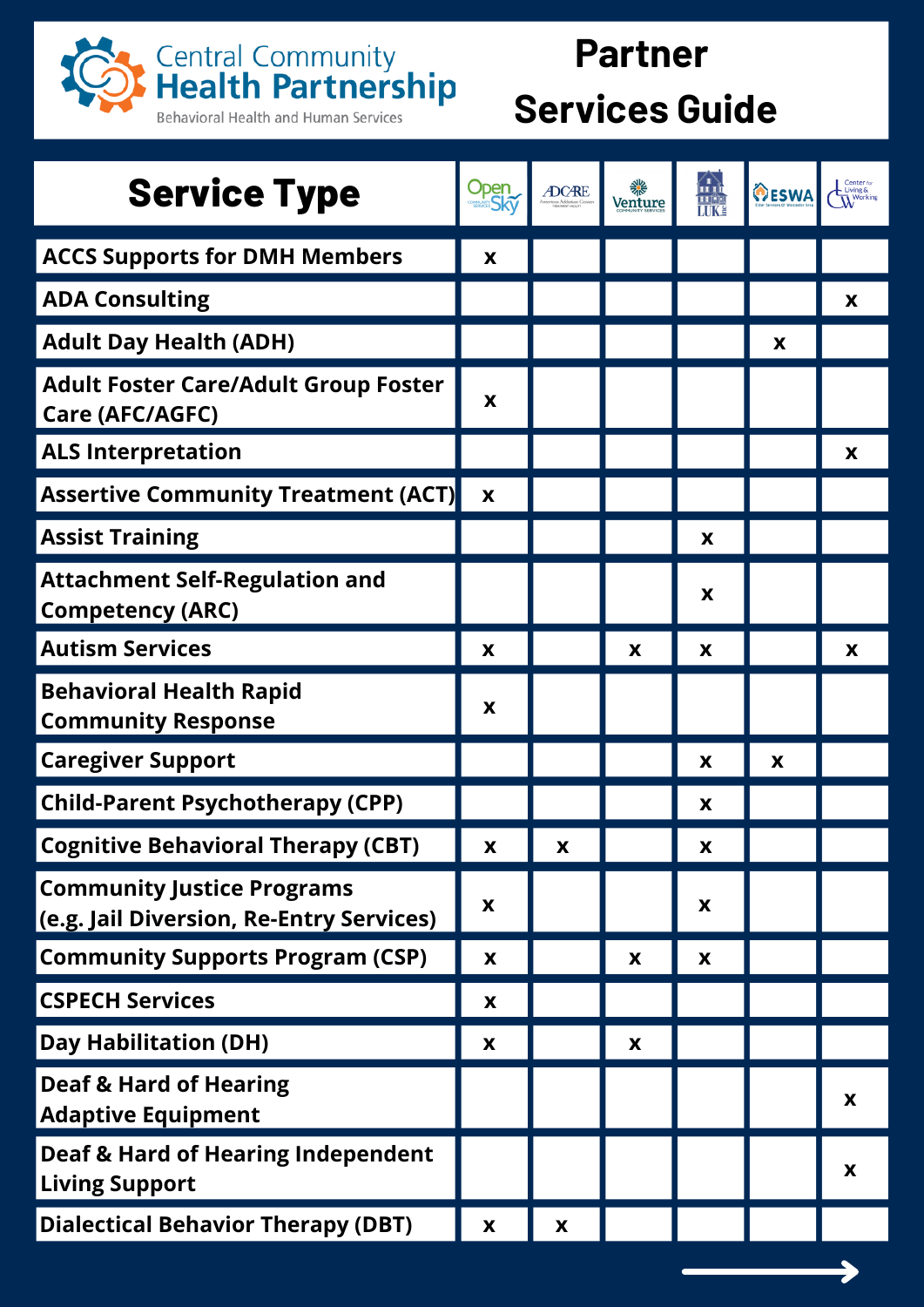| <b>Service Type</b>                                               | Open<br>Sky | <b>ADCARE</b> | 檾<br>Venture | пÎ,<br><b>THE LUKE</b> | OESWA | Center <sub>f</sub><br>$\sim$ Living & |
|-------------------------------------------------------------------|-------------|---------------|--------------|------------------------|-------|----------------------------------------|
| <b>DME and Installation</b>                                       |             |               |              |                        | X     |                                        |
| <b>Domestic Violence and Sexual Assault</b><br><b>Services</b>    |             |               |              | X                      |       |                                        |
| <b>Employment Services</b>                                        | X           |               | X            | X                      |       |                                        |
| <b>Healthy Aging Program</b>                                      |             |               |              |                        | X     |                                        |
| <b>Health, Wellness or Lifestyle Coaches</b>                      |             |               |              |                        |       |                                        |
| <b>Home Health Services (HHS)</b>                                 |             |               |              |                        | X     |                                        |
| <b>Homelessness/Housing Services</b>                              | X           |               |              | X                      |       | X                                      |
| Homemaker (assist with iADLs)                                     |             |               |              |                        | X     |                                        |
| <b>Information and Referral Specialists</b>                       |             |               |              | X                      | X     | X                                      |
| <b>Inpatient DCF 0-24 Group Homes</b>                             |             |               |              | X                      |       |                                        |
| <b>Inpatient DDS Group Homes</b>                                  | X           |               | X            |                        |       |                                        |
| <b>Inpatient Detox &amp; Rehab</b>                                |             | X             |              |                        |       |                                        |
| <b>Insurance Counseling</b>                                       |             |               |              |                        | X     |                                        |
| <b>Integrated Dual Diagnosis Treatment</b><br>(IDDT)              | X           |               |              |                        |       |                                        |
| <b>Inpatient DMH Group Homes</b>                                  | X           |               |              |                        |       |                                        |
| <b>IOP, Day Treatment &amp; Outpatient</b><br><b>SUD supports</b> |             | X             |              | X                      |       |                                        |
| <b>LGBTQIA+ Support</b>                                           | X           |               |              |                        | X     |                                        |
| <b>Medication Assisted Treatment (MAT)</b>                        |             | X             |              |                        |       |                                        |
| <b>Medication Dispensing unit</b>                                 |             |               |              |                        | X     |                                        |
| <b>Mental Health &amp; First Aid Training</b>                     |             |               |              | X                      |       |                                        |
| <b>Minor Home Repair</b>                                          |             |               |              |                        | X     |                                        |
| <b>Money Management and</b><br><b>Bill Payer Programs</b>         |             |               |              |                        | X     |                                        |
| <b>Nutritional and Meal Programs</b>                              |             |               |              |                        | X     |                                        |
| <b>Options Counseling (OC)</b>                                    |             |               |              |                        | X     | X                                      |
| <b>Outpatient Counseling / Therapy</b>                            | X           | X             |              | X                      |       |                                        |